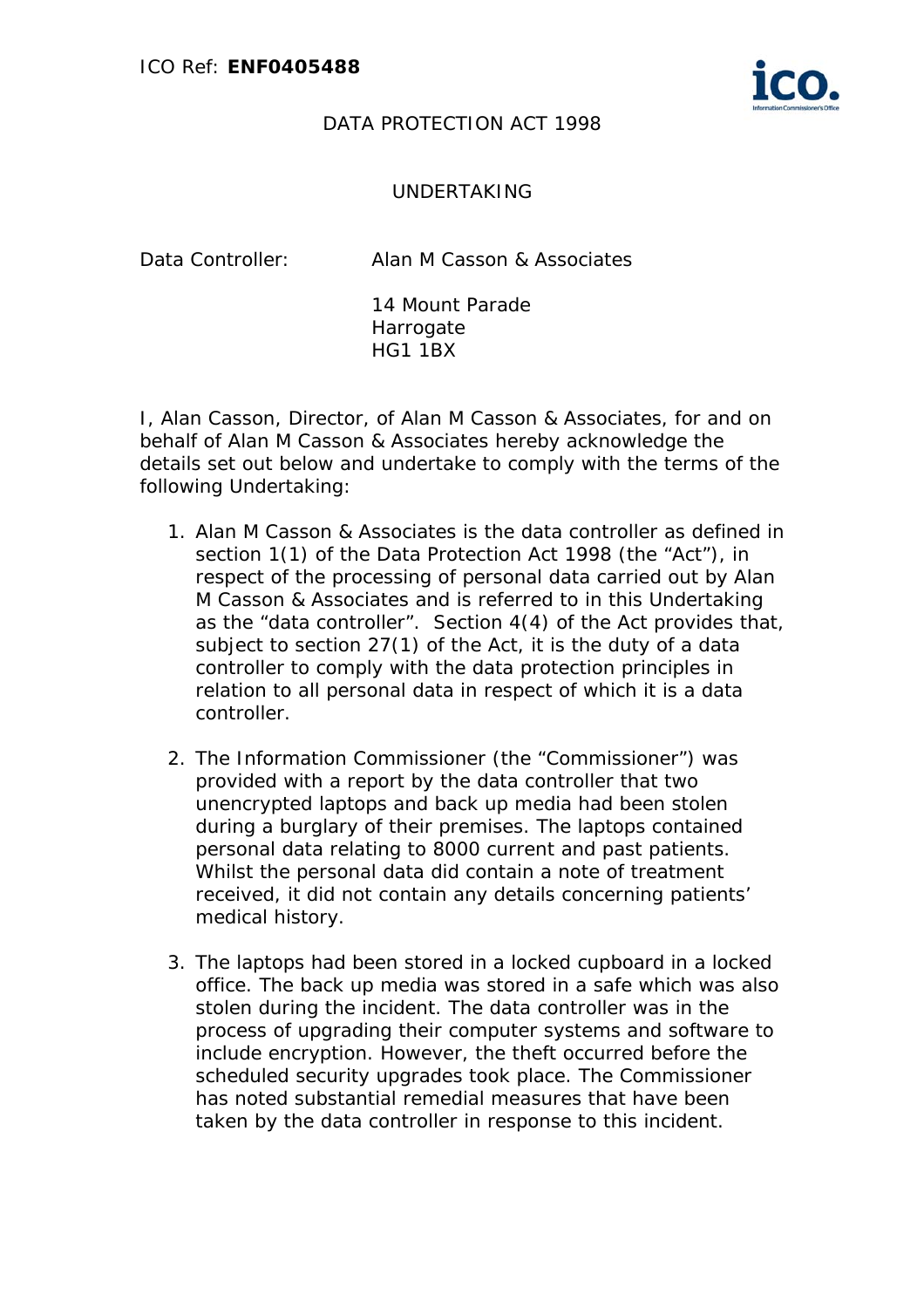

- 4. The Commissioner has considered the data controller's compliance with the provisions of the Act in the light of this matter. The relevant provision of the Act is the Seventh Data Protection Principle. This Principle is set out in Schedule 1 Part I to the Act. The Commissioner has also considered the fact that some of the data stolen in this incident consisted of information as to the physical or mental health or condition of the data subjects. Personal data containing such information is defined as "sensitive personal data" under section 2(e) of the Act.
- 5. Following consideration of the remedial action that has been taken by the data controller, it is agreed that in consideration of the Commissioner not exercising his powers to serve an Enforcement Notice under section 40 of the Act, the data controller undertakes as follows:

The data controller shall, as from the date of this Undertaking and for so long as similar standards are required by the Act or other successor legislation, ensure that personal data are processed in accordance with the Seventh Data Protection Principle in Part I of Schedule 1 to the Act, and in particular that:

- 1. Portable and mobile devices including laptops and other portable media used to store and transmit personal data, the loss of which could cause damage or distress to individuals, are encrypted using encryption software which meets the current standard or equivalent;
- 2. Physical security measures are adequate to prevent unauthorised access to personal data;
- 3. Staff are aware of the data controller's policy for the retention, storage and use of personal data and are appropriately trained how to follow that policy;
- 4. The data controller shall implement such other security measures as it deems appropriate to ensure that personal data is protected against unauthorised and unlawful processing, accidental loss, destruction, and/or damage.